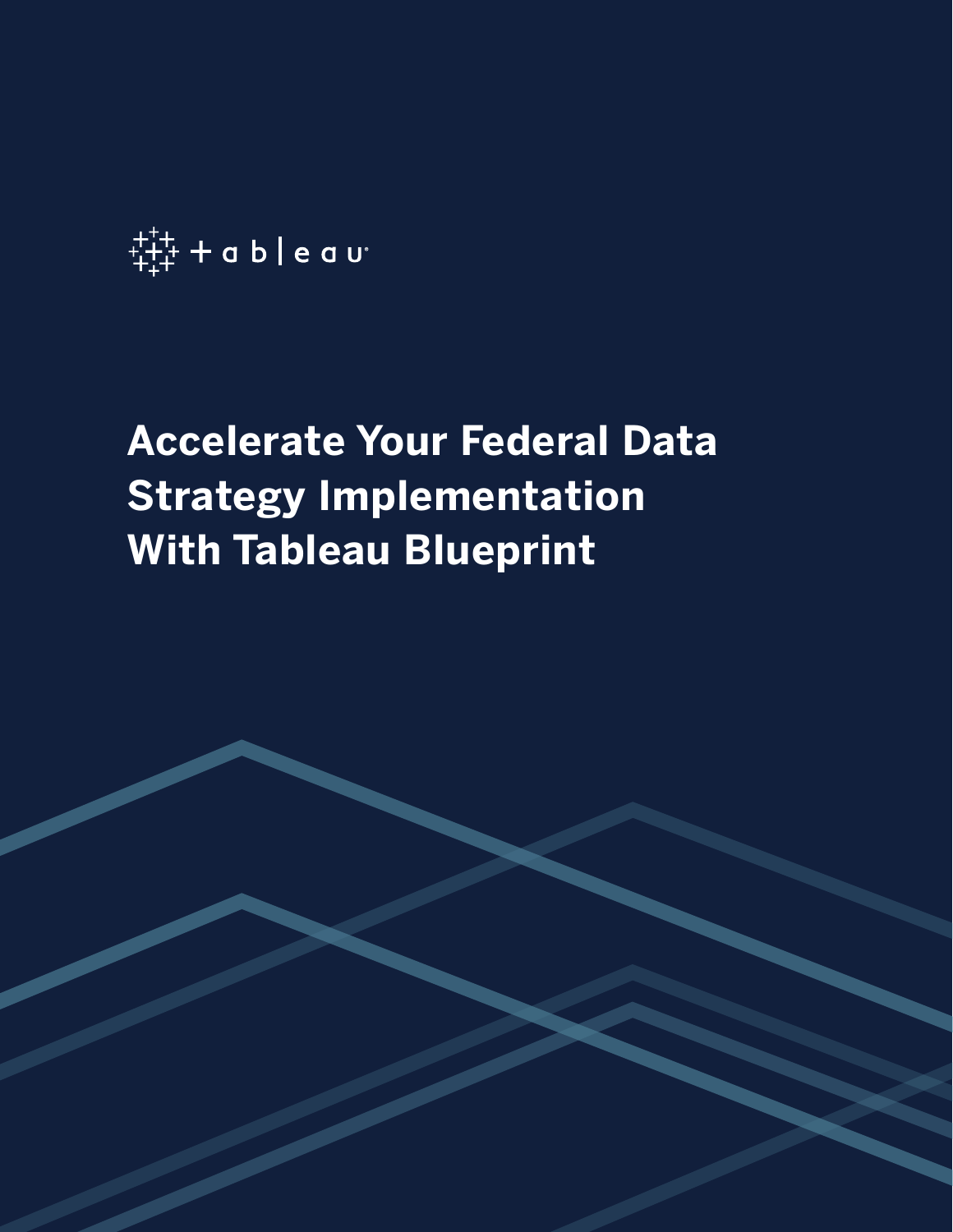## **Who should read this paper**

This white paper is intended for federal executives and employees seeking to improve how their organization uses data to help their agency achieves its mission. This includes anyone who is governing, managing, securing, sharing, and storing data, and are interested in learning the Tableau perspective on how to deploy analytics at scale, and achieve the goals of the Federal Data Strategy:

- Chief data officers
- Chief information officers
- Business analysts and leaders
- Data analysts, data engineers, and data scientists
- Executive sponsors and project champions of analytics
- Stakeholders with an interest in the use of federal data to improve services and outcomes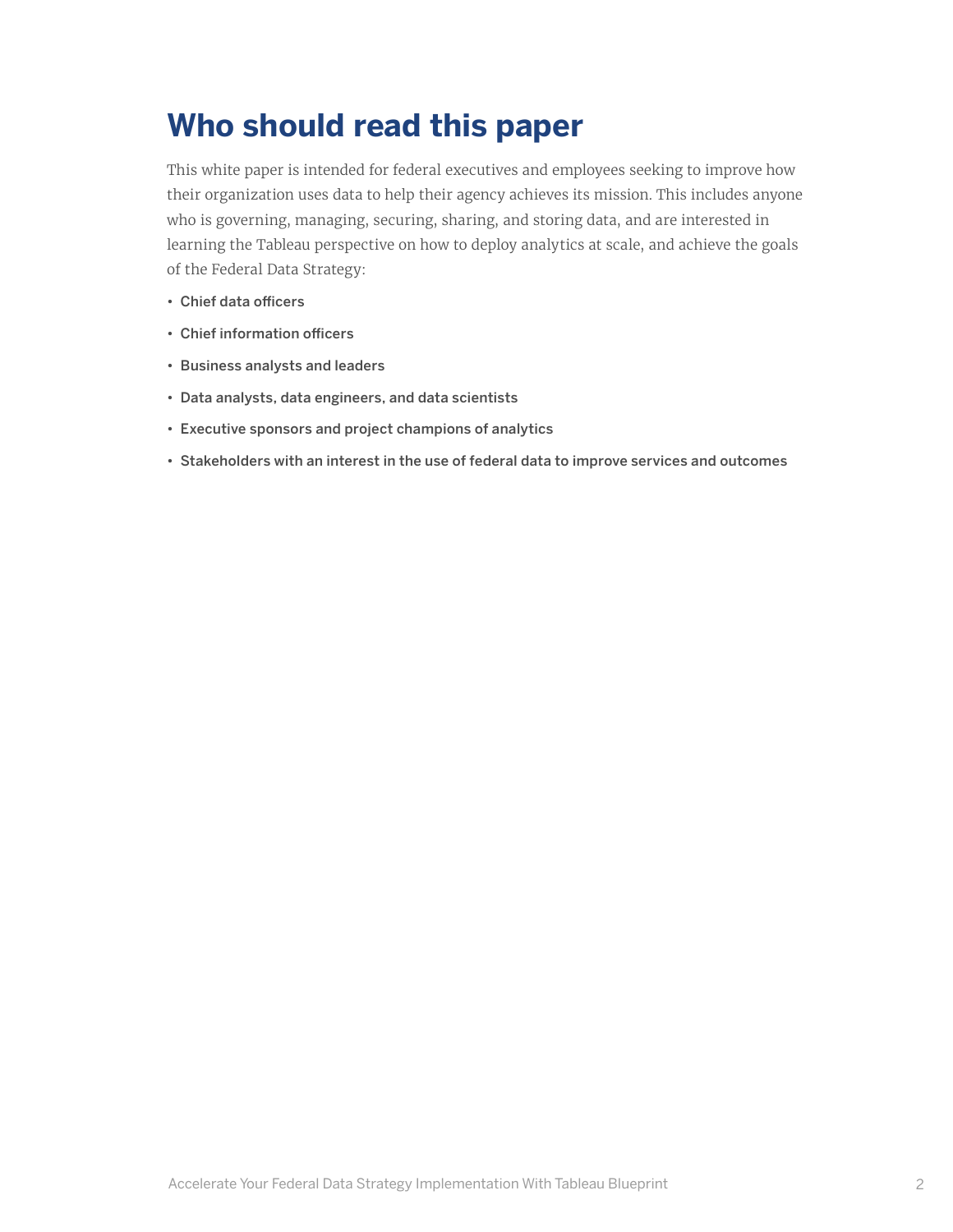## **Contents**

| Introduction     |  |
|------------------|--|
|                  |  |
|                  |  |
| Chapter 1        |  |
|                  |  |
| <b>Chapter 2</b> |  |
|                  |  |
|                  |  |
| <b>Chapter 3</b> |  |
|                  |  |
| Chapter 4        |  |
|                  |  |
|                  |  |
|                  |  |
|                  |  |
|                  |  |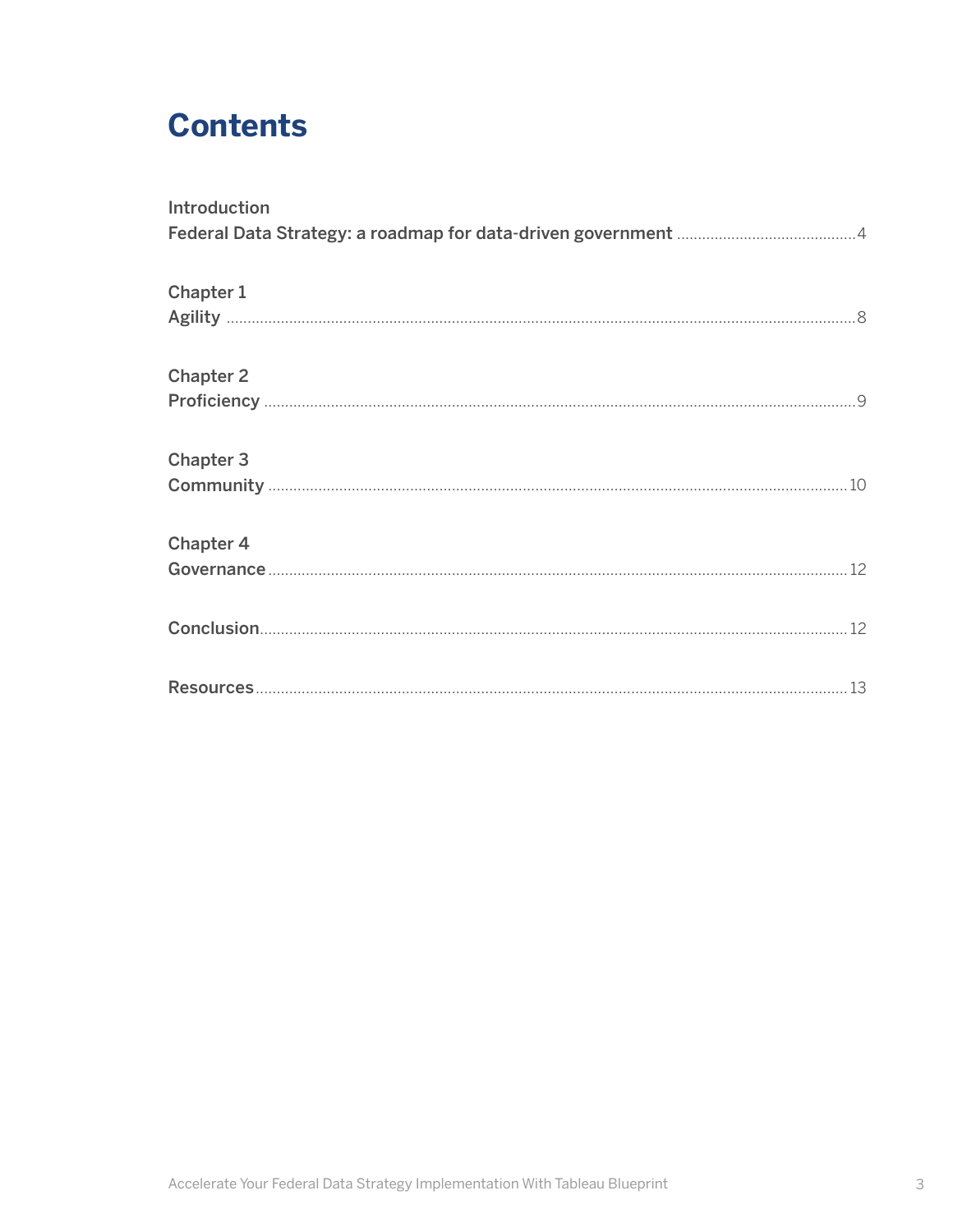## <span id="page-3-0"></span>**Introduction Federal Data Strategy: a roadmap for data-driven government**

Like any lofty goal, we're looking both strategically and tactically. We have to start with the basics, and invest and build a rock-solid foundation. —SUZETTE KENT, FEDERAL CIO

With the launch of the Federal Data Strategy, these values are now policy. The [Federal Data](https://strategy.data.gov)  [Strategy](https://strategy.data.gov)—and the [Year-1 Action Plan](https://strategy.data.gov/action-plan/) that launched in June 2019—are part of the President's Management Agenda and a focal point of the administration's plan for implementing the Foundations for Evidence-Based Policymaking Act, signed by President Trump in January. Moreover, the Agency Actions, contained within the Federal Data Strategy, help implement the steps included in the Improving Implementation of the Information Quality Act (M-19-15).



Figure 1 Federal Data Strategy proposed Action Plan timeline

44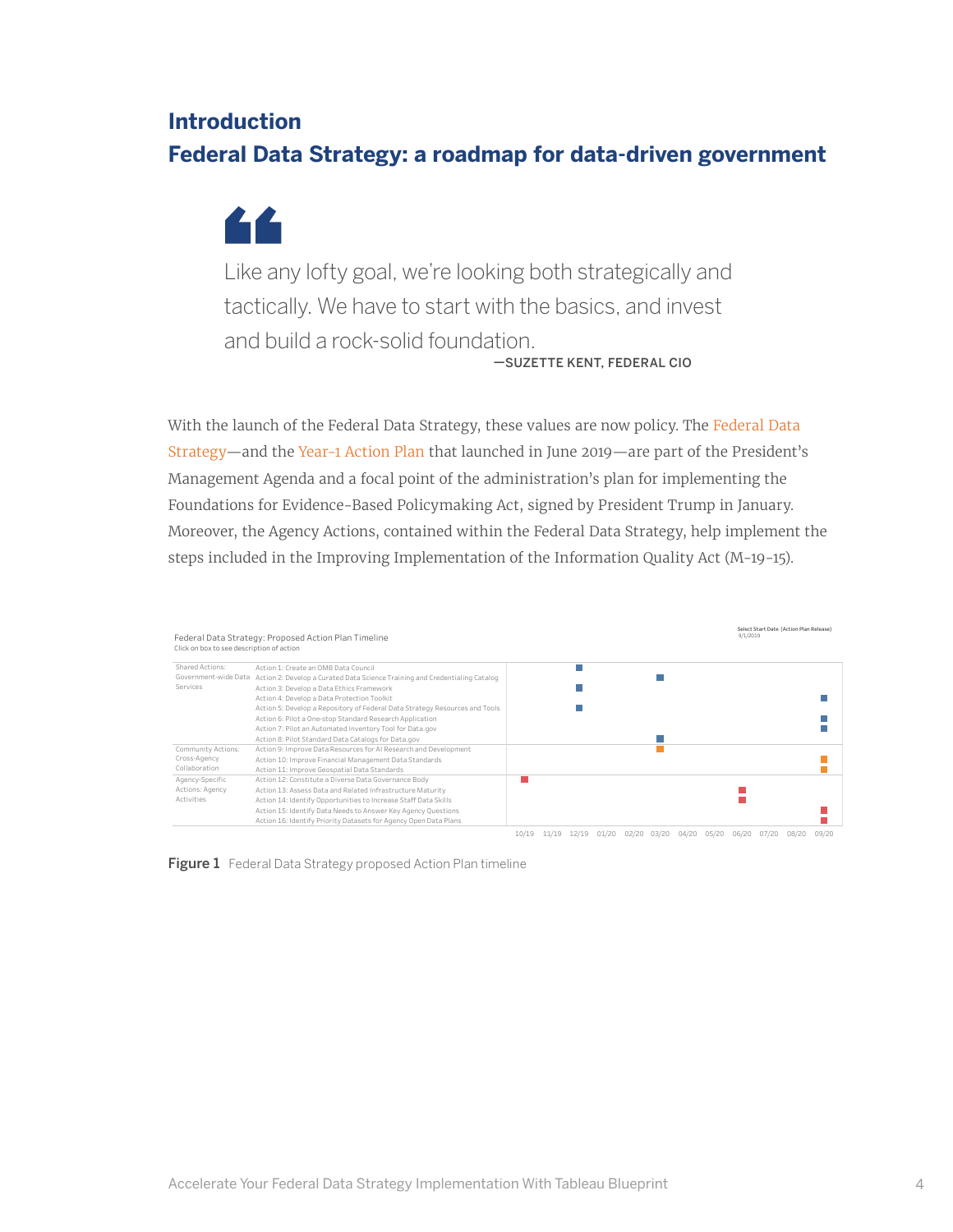#### <span id="page-4-0"></span>**Tableau Blueprint: bring data-driven government to life**

Tableau has created a prescriptive, repeatable, and proven framework to help organizations implement data analytics at scale, and this 'blueprint' can be especially helpful for federal agencies who are looking for information about how to leverage the Tableau platform to meet the objectives of the Federal Data Strategy.

Recently, we conducted research on what success (and failure) looks like for thousands of customers deploying Tableau at scale. This rich feedback has resulted in a compilation of best practices, expert knowledge, and lessons learned. We have thoughtfully organized this content into the [Tableau Blueprint.](http://www.tableau.com/learn/blueprint)

Leading with the Federal Data Strategy, and informed by Tableau Blueprint, federal agencies will be well prepared to leverage data as a strategic asset, achieve mission goals, and provide better service to their constituents.

#### **Data as an organizational mandate**

To succeed with any analytics initiative, it's essential to have a data-centric mindset, and a culture that is open to change. And while change is never easy, it can bring tremendous benefit to organizations who make the journey. The consulting firm [McKinsey](https://www.mckinsey.com/industries/public-and-social-sector/our-insights/the-trillion-dollar-prize-plugging-government-revenue-leaks-with-advanced-analytics#) estimates that governments stand to gain \$1 trillion through using data analytics to identify uncollected revenue and improperly paid payments. This is only one case that demonstrates the potential return on investment an agency can experience through starting their analytics initiative.

But at the heart of every organization with a strong data culture, you will find three core capabilities: Agility, Proficiency, and Community. These three core capabilities operate under the umbrella of an appropriate Governance model. Tableau Blueprint can help government agencies understand how to build and master these three core capabilities and establish an effective Governance model.

**Agility:** Modern analytics projects use agile and iterative development methods and practices that involve strong cross-functional collaboration between business and IT. Together, they work closely through a set of near-term business requirements focused on delivering immediate benefits and value. Mastering agility as an organizational capability leads to creating a highly accountable, cohesive and focused data team. Agency Action 3: Assess Data and Related Infrastructure Maturity is an example of an item that is connected to the Agility core capability.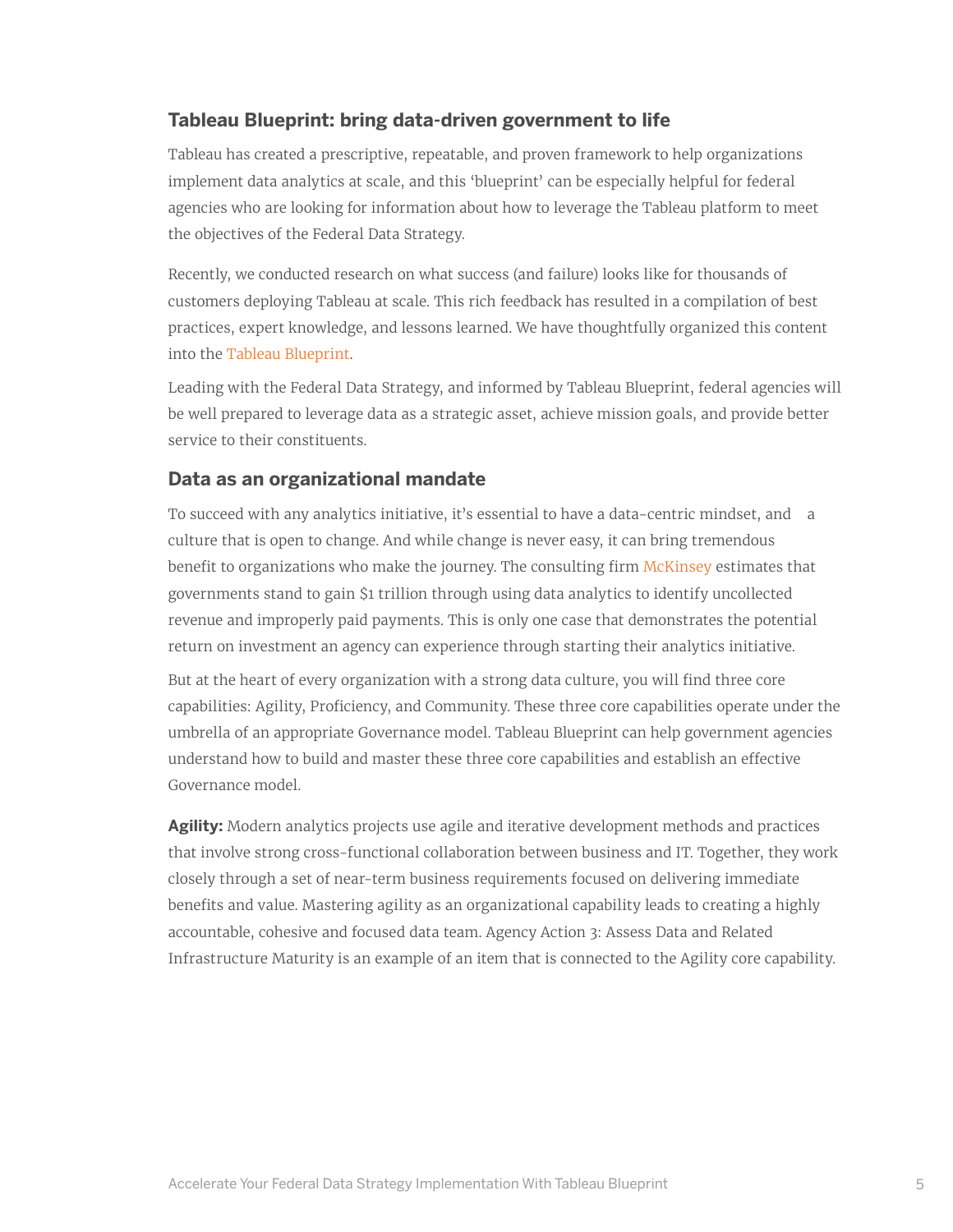**Proficiency:** Today, proficiency with data is desired if not expected across the organization from the top-down and not just exclusively with IT. Proficiency with data begins with building data analysis skills. Proficiency with data is achieving data literacy and mastering data analysis. Agency Action 4: Identify Opportunities to Increase Staff Data Skills is an example of an item that is connected to the Proficiency core capability.

**Community:** Developing a community of practice around analytics lays the foundation for creating a culture of analytics and evidence-based decision making. Community happens through frequent and regular meetings of data analysts, data consumers, data engineers, and data scientists coming together for collective learning and support and sharing lessons learned. Community of Practice Action 7: Launch a Federal Chief Data Officer Council is an example of an item that is connected to the Community core capability.

**Governance:** Governance is the combination of controls, roles, and repeatable processes that creates trust and confidence in data and analytics. Both IT and business stakeholders on the project team are responsible for defining data and content governance together. In a successful self-service environment, the appropriate levels of governance create accountability and enable, rather than restrict, access to trusted content for users in your organization. Governance is a spectrum—different kinds of data and content require different kinds of governance. Agency Action 2: Constitute a Diverse Data Governance Body is an example of an item that connects to the Governance section of Tableau Blueprint.

#### **How can Tableau Blueprint help?**

Tableau Blueprint is a step-by-step guide to becoming a data-driven organization, whether your organization is new to modern, self-service analytics or you've already deployed and need to broaden, deepen, and scale the use of data. Although every organization's journey to developing a culture of self-service analytics will differ, Tableau Blueprint outlines the processes and best practices from thousands of customers. Tableau Blueprint offers:

- 1. A method to select the right governance model for your analytics strategy to control how data and content are used across the enterprise.
- 2. Ways to create secure and interactive sources of data and content.
- 3. A process to improve the use of data for decision-making and accountability through the measurement and monitoring of key operational and performance metrics.
- 4. Ways to securely enable third parties to access government data for commercial and public use.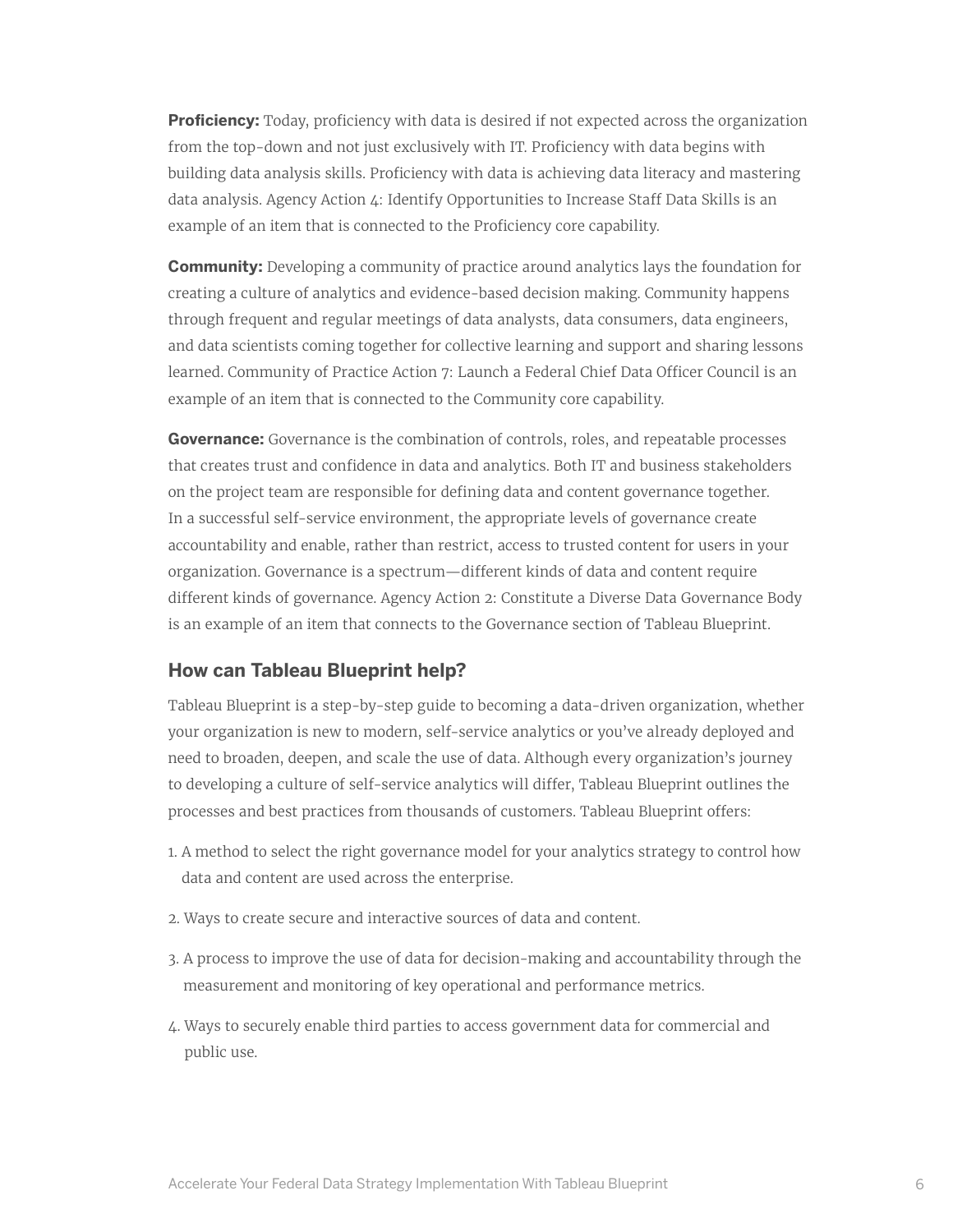Tableau Blueprint begins with engaging both IT and business stakeholders to answer the question "what does success look like?" It's a simple, yet powerful question that the organization and IT can collaborate on. Specifically, establishing what does analytics success look like? What specific results and outcomes can the organization achieve?

Applying Tableau Blueprint to analytics strategy helps organizations map the "how" (people, process, and technology), and the "what" (outcomes and key results) that ultimately informs the "why". Tableau Blueprint helps customers execute their analytic strategy by aligning activities along workstreams that map to four critical analytic core capabilities: agility, proficiency, community, and governance.

#### **Getting Started**

The Tableau Blueprint begins with the discovery process, a systematic approach to gathering information and perspectives from sponsors and stakeholders about roles and responsibilities, architecture and infrastructure, and the use of analytics and data across the organization. The discovery process includes the [Tableau Blueprint Planner](https://mkt.tableau.com/TableauBlueprintPlanner.xlsx) which contains the questions to be answered that will inform activities at every stage and workstream in the Tableau Blueprint.

The discovery process also helps identify Executive Advocacy and Project Team members. Forming the cross-functional executive advocacy and project team are critical for alignment, buy-in, and ultimately the strategy's success. Together, they shape the organization's vision for modern analytics, working towards shared goals, mission, and objectives of making governed, secure data access a reality.

The Tableau Blueprint Planner collects information about the following:

- Analytics Strategy
- Roles and Responsibilities
- Enterprise Architecture
- Use Cases and Data Sources
- User Community

Let's take a closer look at four ways Tableau Blueprint can help your organization build the essential skill sets—and the environment—to successfully operationalize the Federal Data Strategy.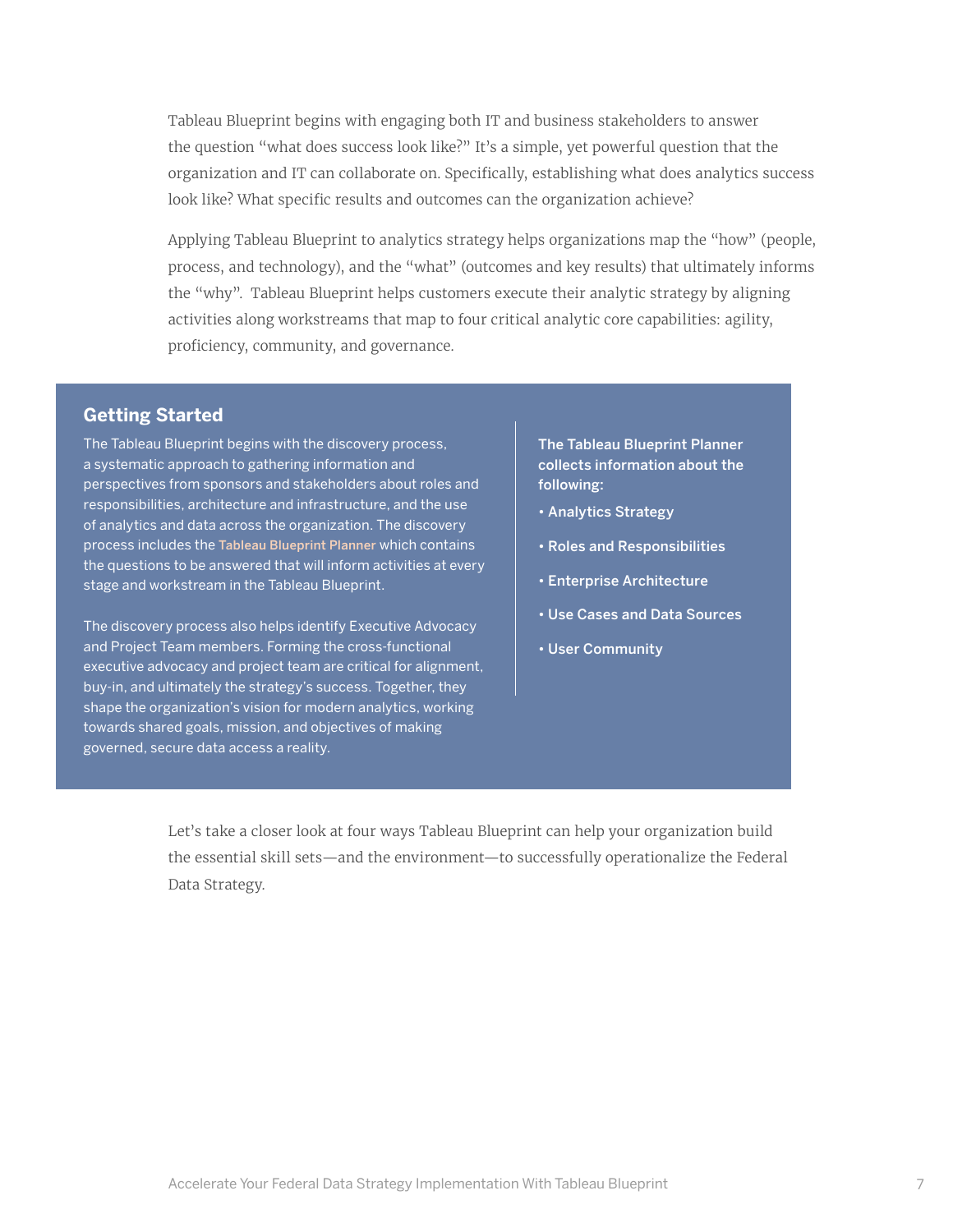## **Chapter 1 Agility**

One of the biggest challenges faced by federal agencies is having too little information, too late. Program efficacy fails when leadership lacks the information it needs to make informed decisions. A central reason for this deficiency are disparate data sources. Without a unified view into the data, reporting is often redundant, and it's difficult to follow-up questions.

In a traditional business intelligence environment, data warehousing, and report factory projects follow a waterfall standard development lifecycle (SDLC) approach. This approach sequences project phases or stages in a linear manner for execution over the duration of the project.

#### **Traditional Waterfall Standard Development Lifecycle (SDLC) Approach**



Figure 2 Traditional waterfall development cycle is linear



Project efforts are led by IT with requirements input, stage-gate validation, and output sign-off by the business. The emphasis of the waterfall SDLC approach is satisfying the business requirement. With the increasing speed and volume of change in today's business environment, the traditional waterfall SDLC approach cannot keep pace and a different and more modern approach (shown left) is necessary.

Figure 3 The Tableau Blueprint harnesses an agile and user-centered approach that supports a modern analytics workflow.

By utilizing the Agility framework within Tableau Blueprint, government organizations can accelerate their successful accomplishment of items such as Actions 3, 5, 6, and others.

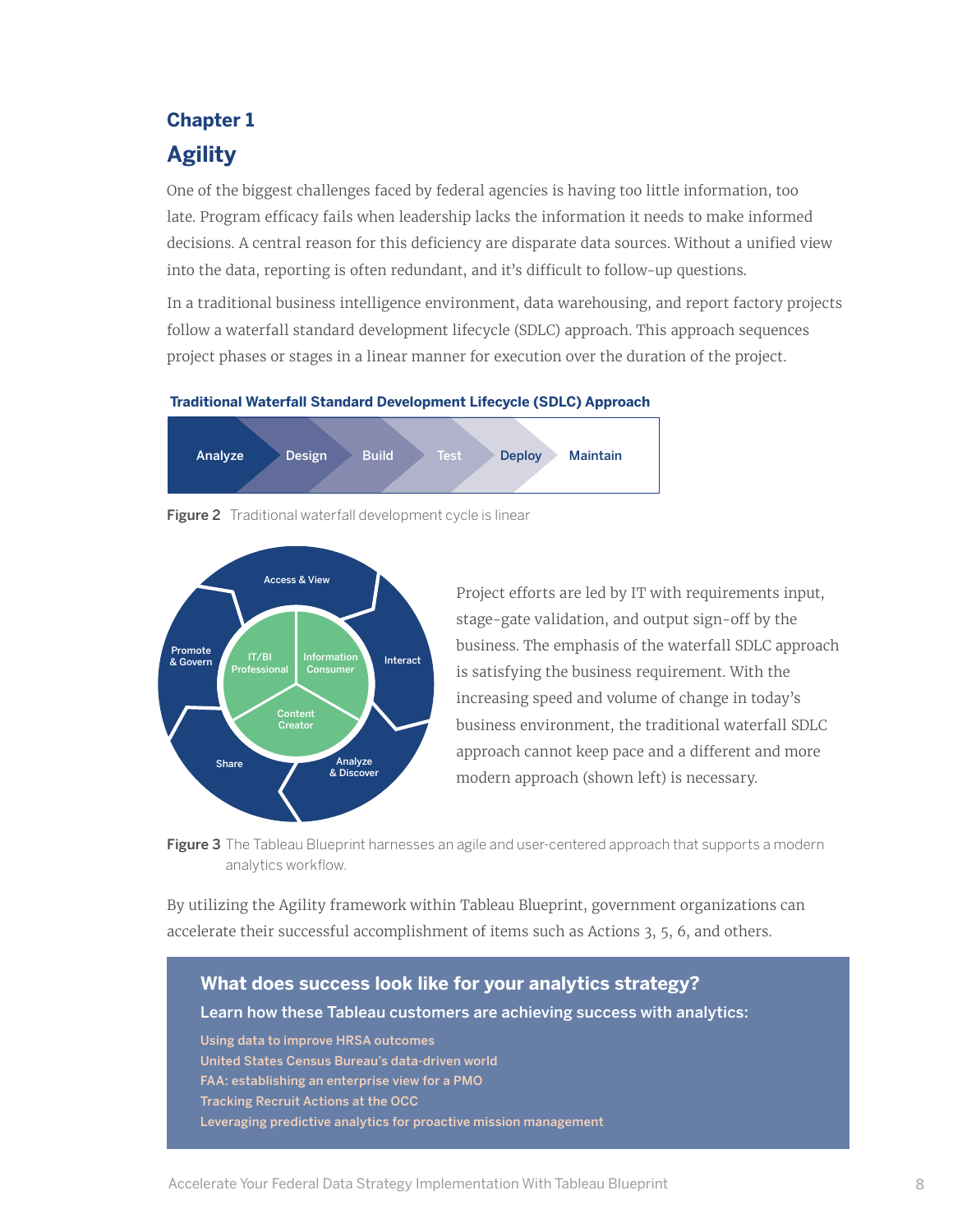## **Chapter 2 Proficiency**

As you begin your data analytics initiative, it's important to ensure that you are emphasizing data literacy and basic data proficiency before focusing on data science capabilities.

To be clear, data scientists are essential to mature data analytics teams—necessary for any initiatives involving artificial intelligence, machine learning, or natural language processing. Data scientists are in high demand, making them difficult roles to recruit for. And because of their specialized expertise, their time should not be spent on routine reporting or repetitive question/answer projects.

So, begin by building your foundation. Data literacy and basic data proficiency are at the core of data culture. Fundamental data skills empower users to become capable and self-sufficient in working with data, and informs the basis of data science, so emphasis on these skills begins to build needed data science competencies.

#### **Raise your analytical IQ**

Proficiency is tied to establishing a robust educational plan that aims to raise the "analytical IQ" of your team. Tableau Blueprint suggests a holistic approach; your organization should provide opportunities for your teams to gain understanding of processes and technologies that are specific to your organization, as well as Tableau-specific skills. Where to start? Organizational role-mapping can be a helpful tool for identifying how data is distributed and consumed by individual team members, and to determine their existing skills.

#### Tableau provides:

[Free, comprehensive video](https://www.tableau.com/learn/training)  [training for all user levels](https://www.tableau.com/learn/training) [Tableau certification](https://www.tableau.com/learn/certification) [Discover more Tableau education](https://www.tableau.com/learn)

Basic data proficiency begins with data analysis skills and it requires data literacy. As data skills develop and evolve within an organization, data engineering efforts focused on the collection, storage, and transformation of data can support and strengthen the workforce's growing proficiency. This focus on skill-building provides an opportunity for analytical talent to flourish, and creates a pipeline of data science within your agency.

Supported by self-service analytics, data scientists are freed to focus on data models that drive high value result.

Using the Proficiency framework within Tableau Blueprint, government organizations can accelerate their successful accomplishment of items such as Actions 4, 13, and others.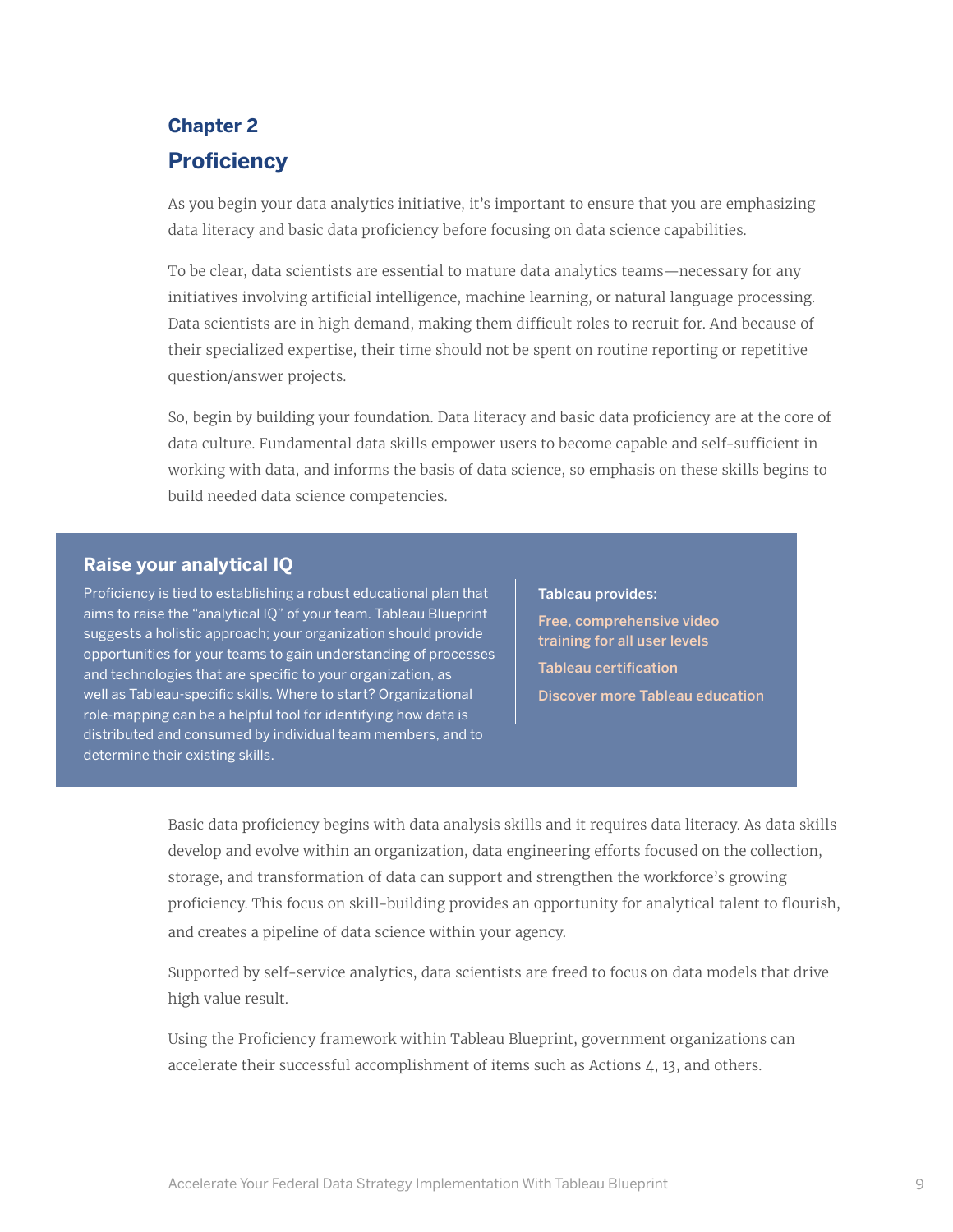## **Chapter 3 Community**

"Always be learning" is an appropriate mantra for the age of data analytics because without an ongoing relationship to the people and resources who can support and nurture your data initiative, it will fail to gain the traction needed for success.

But it's not just efficient to provide training and access to a platform. You need to create a culture, a community that everyone has a stake in. This is why the Federal Data Strategy includes establishing a "Learning Culture" as one of its core principles. Specifically, this entails:

- Investing in learning
- Developing data leaders
- Practicing accountability

Beyond championing a learning culture, Tableau Blueprint champions community to make individual and organizational learning sticky. Tableau Blueprint builds a community of practice, and Tableau users thrive because of the internal support from peers within their company and the external support they get from others within the Tableau community. munity.

#### This legislation presumes Agent Orange exposure for BWN veterans that served within the coastal waters of Vietnam unless The power of community: students use public data to help veterans **waterways to community**: to qualify to qualify

Challenge: To help veterans find out if they qualify for healthcare benefits by analyzing open government data. Legislation had been introduced to extend healthcare benefits to service members who were exposed to the toxic chemical, Agent Orange, while aboard aircraft carriers and other ships. To be eligible for additional benefits or healthcare, veterans and their family members had to manually search through handwritten deck logs to find proof of eligibility.

Solution: A Tableau for Students hackathon team from University of Virginia decides to tackle the problem, using open data sources from the US Department of Veterans Affairs.

Impact: The visualization enabled users to find answers in minutes—instead of what took single analysts several weeks to complete. The project shows the important role that open data can play in solving real-world problems. Needless to say, the team won first place for their efforts.



The winning viz

[Read the story](https://www.tableau.com/about/blog/2019/3/students-use-open-data-help-veteran-community-103158)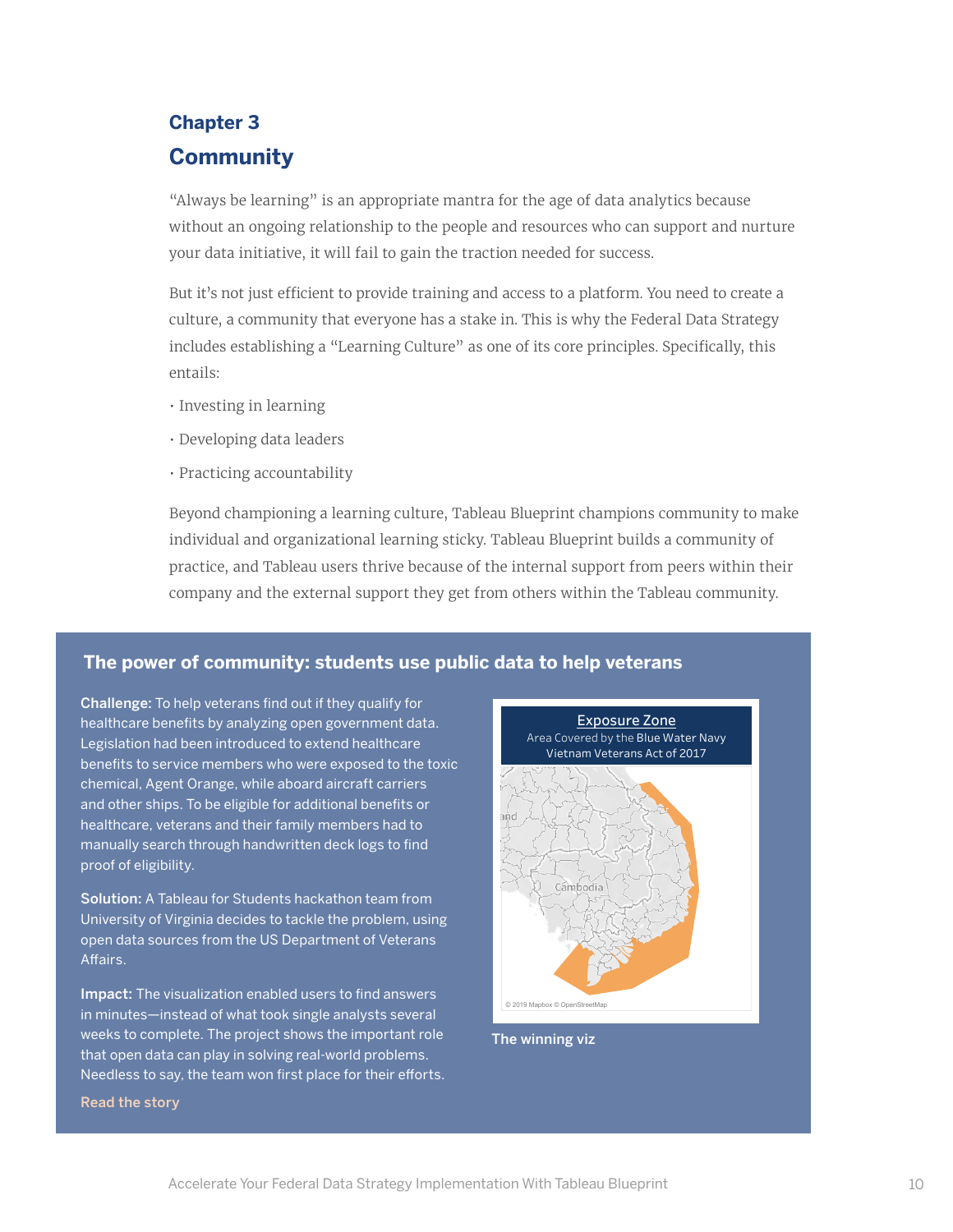When public data sets can be leveraged to create interactive visualizations, they become community assets that serve to promote open data and transparency, which is a key directive of the Federal Data Strategy. In fact, Action 16 requires agencies to identify "an initial set of priority agency datasets that are key to mission success and/or a priority for stakeholders outside of the agency. These datasets can be the initial focus for testing and implementing improvements to agency comprehensive data inventories and catalogs, as required by the Evidence Act, as well as for improving secure processes for data access and sharing, for concretely engaging stakeholders to help them understand and use federal data, and for obtaining effective feedback on the agency's planning processes to improve open data access."

Tableau works hard to cultivate its user community, promote data literacy, and provide opportunities to enhance users' data skills. The efforts have resulted in a community like no other in the analytics and business intelligence industry. Today, Tableau User Groups meet regularly in over 180 cities across the globe. Once a year, more than 15,000 Tableau users come together at the annual [Tableau Conference](https://tc19.tableau.com/?utm_campaign_id=2018151&utm_campaign=Nurture-TTC-ALL-ALL-ALL-ALL&utm_medium=Paid+Search&utm_source=Google+Search&utm_language=EN&utm_country=USCA&kw=tableau%20conference&adgroup=CTX-TC-Analytics+Conference-B&adused=263910260292&matchtype=e&placement=&gclsrc=aw.ds&&gclid=EAIaIQobChMItqaai-uP5AIViv5kCh0r_wQ8EAAYASAAEgIqSPD_BwE) to learn, network, and share their Tableau experience. Within the Tableau community, those who rise above others in their expertise and proficiency with Tableau, contribute frequently to the [Tableau Community Forums](https://community.tableau.com/welcome), and mentor and nurture others selflessly on their Tableau journey are the [Tableau Zen Masters.](https://www.tableau.com/zen-masters) The Tableau community includes users of [Tableau Public](https://public.tableau.com/en-us/s/download), a powerful—and free—resource that allows anyone to publish interactive data visualizations to the web. Using the Community framework within Tableau Blueprint, government organizations can accelerate their successful accomplishment of items such as Actions 2, 7, 10, and others.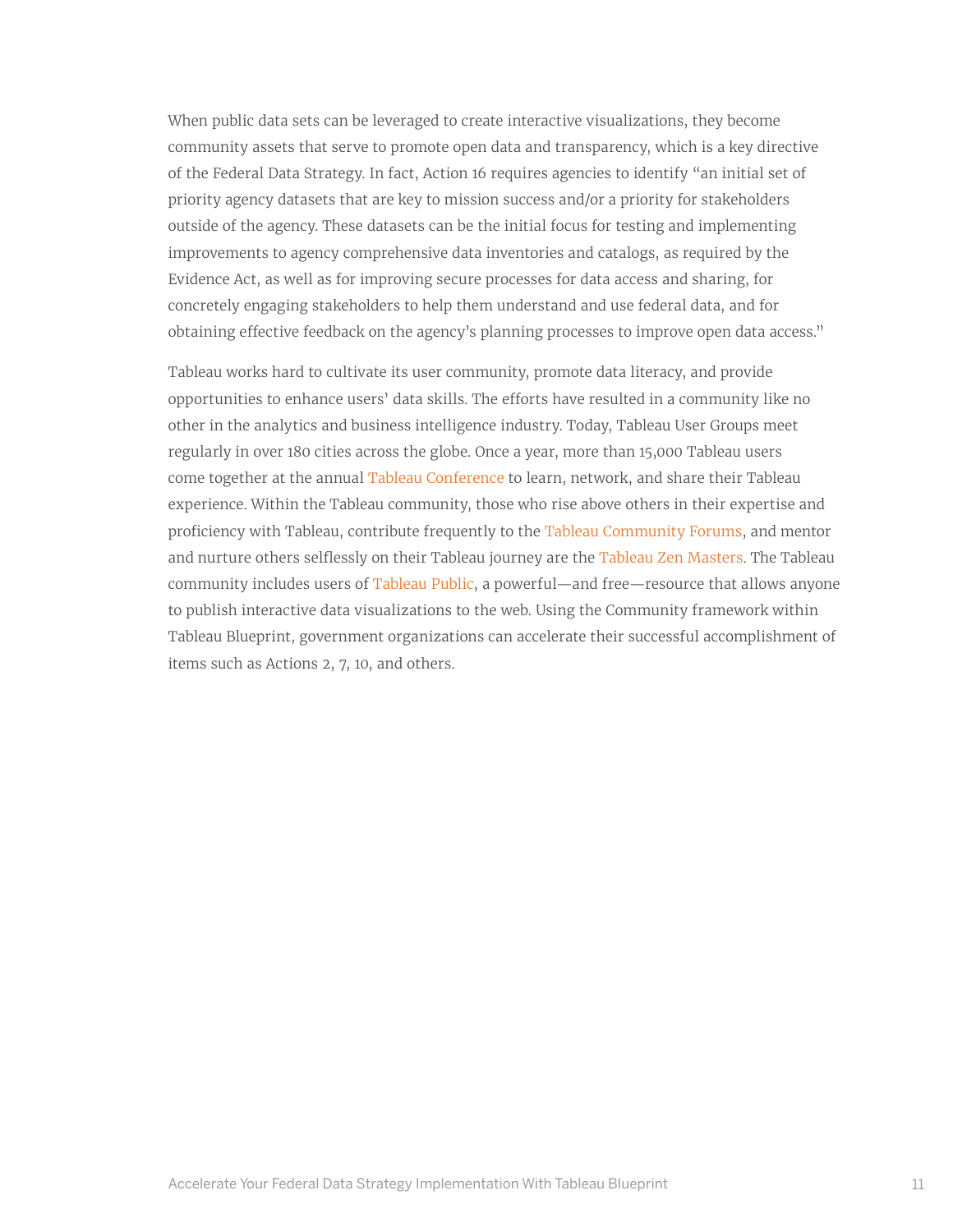## **Chapter 4 Governance**

Seeing governance and self-service used in the same sentence is a paradox. Yet solving this paradox solves the challenge that many organizations face: how do you provide secure access to data and trust proper use of data? The answer is to manage data separate of the analytic content that is derived from it and share the responsibility to govern both across the business and IT.

If governance is too tight and inflexible, your employees won't have access to the data and content they need to answer questions. Status quo will persist and data-driven policymaking will fail. And even worse, employees will seek workarounds that put data security at risk. But governance policy that is too loose also has clear drawbacks.

Governance is viewed often as IT controlling access to content or the combination of analytics and data. Self-service is viewed often as the organization having open access to content. Governance and self-service are most often considered at odds with each other—but this doesn't have to be the case. Organizations can have both by balancing the controls shared by the organization and IT. Using the Governance framework within Tableau Blueprint, government organizations can accelerate their successful accomplishment of items such as Actions 2, 9, and others.



Figure 3 With Tableau Blueprint, data and analytic content are governed. Data governance ensures the accuracy of the data driving users' decisions. Content governance helps business users to quickly and confidently find, share, and use relevant analytic content and data sources. From soft guidelines to firm boundaries for the usage of analytic content, organizations need to design their own governance models that comply with their internal policies and procedures, and overall business needs.

Accelerate Your Federal Data Strategy Implementation With Tableau Blueprint 12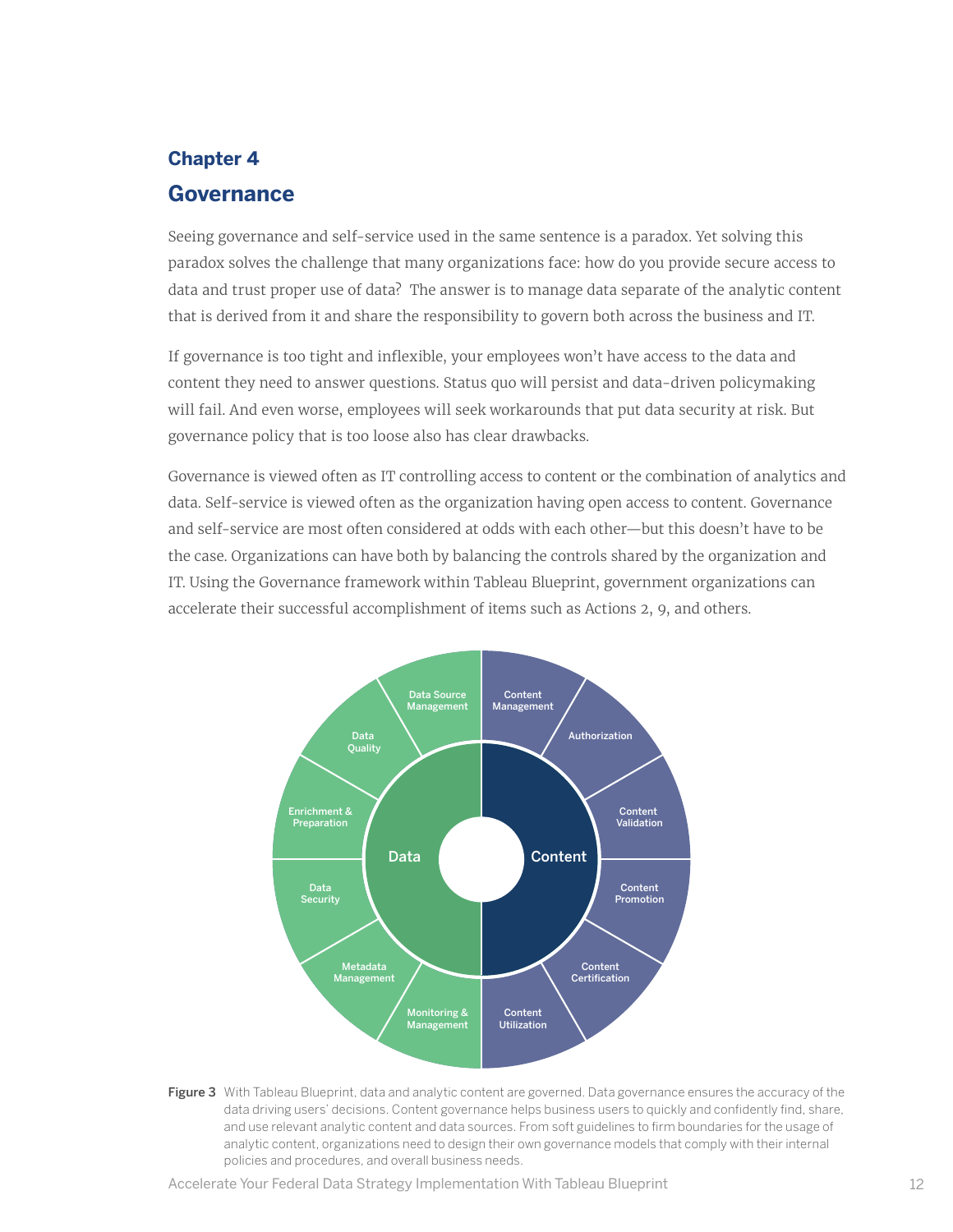### <span id="page-12-0"></span>**Conclusion**

At Tableau, we understand that data is a strategic asset for government—and with the new Federal Data Strategy, it's imperative that agencies and governmental organizations are ready to fully realize the potential their data.

When presented clearly and visually, data has enormous potential for improving mission critical outcomes and performance. We invite you to learn more about how the Tableau platform can drive new levels of transparency, productivity, and innovation in your organization.